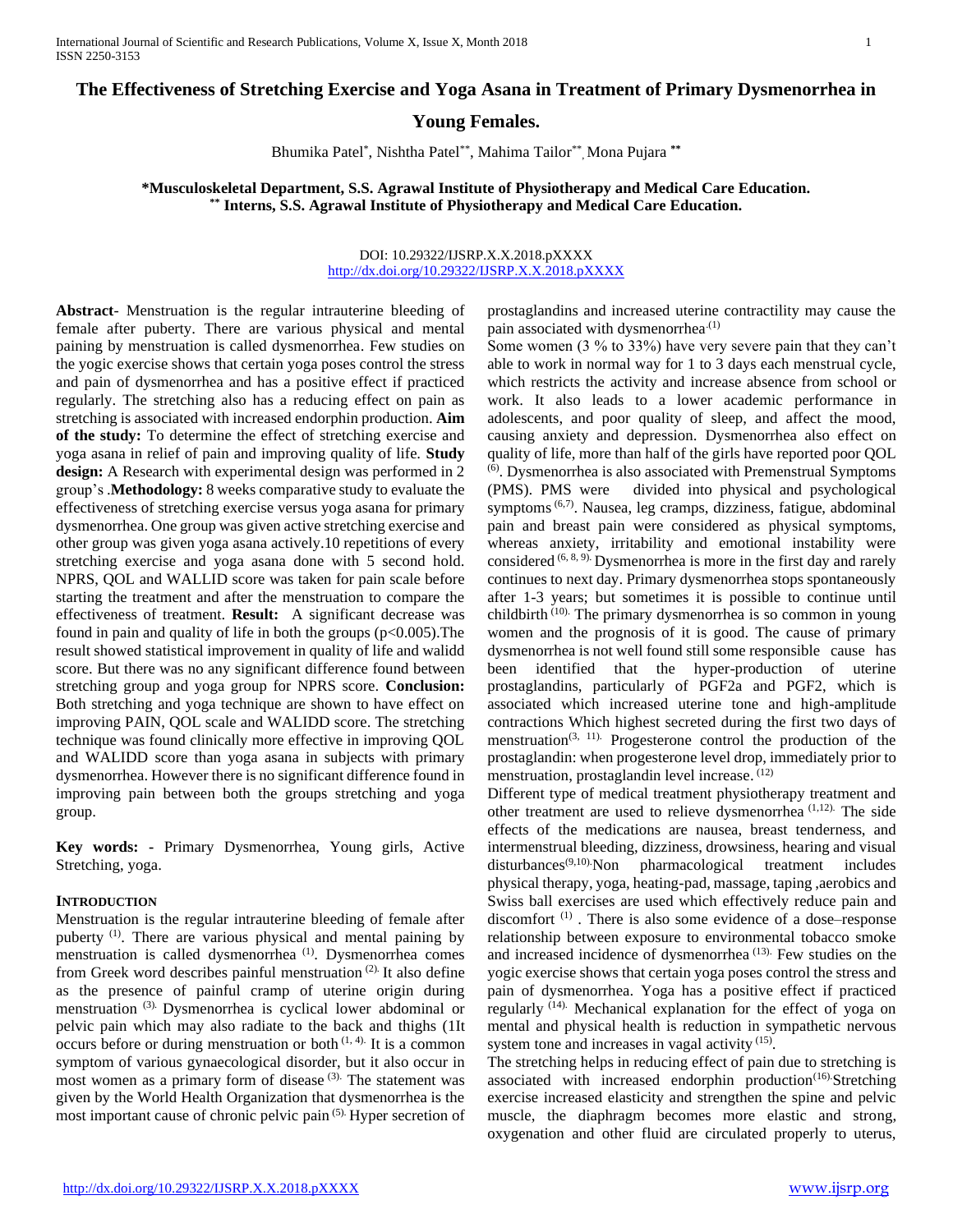decrease pain of joints and backache, stimulate the appetite and bowel action, anemia decrease and free flow during menstruation, and maintain the hormone balance $(17)$ . As there is various treatments available for the dysmenorrhea, there is a need for a standard treatment protocol, which will have good result of reduction in pain and improving the quality of life <sup>(1)</sup>This study designed to compare two type of treatment technique stretching and yoga asana to treat female with primary dysmenorrhea.

# **METHODOLOGY**

# **Study Design**-Experimental pre-test – post-test study design

**Study Population** - Primary dysmenorrhea Sampling Technique-Convenient Sampling, **Sample size** was calculated on G\* power software on the basis of mean of pain intensity of the previously reported study from a similar population of patients with primary dysmenorrhea effect size 0.5025 and significance level of 0.05 and 0.80 power was selected. These criteria led to an estimated sample size of 23 participants in each group and to take into account a probable no drop out, the sample size is enhanced to 23 in each group so total 46 patients were included in this study.

**Study Duration**- 6 month**, Source of Data Collectio**n-S.S. Agrawal Institute of Physiotherapy, Navarra. **Inclusion Criteria -** Age (18-22) years, Primary Dysmenorrhea, Unmarried, Pain intensity 6-8, Non-Athletes, Willingness to participate **Exclusion Criteria** Psychiatric Disorder, Secondary Dysmenorrhea, Yoga Practice, Pharmacological method, Disease in genital organ, Systemic disease **Tools And Materials** Pen, Informed consent form Data, recording sheet Yoga mat Questionnaire - NPRS scale WALIDD Score QUALITY OF LIFE score sheet.

### **Procedure**:

The purpose of this study was explained and a written informed consent was obtained from all the subjects. The study procedure was conducted through assessing patients, initial recording, treatment and final recording. Forty six participants volunteered to be a part of this study based on the inclusion and exclusion criteria were allocated into two groups, group A (stretching group) and group B (yoga group) by using quasi-randomization procedure as Follows. First subject was allocated to Group A, second visiting subject to Group B once they fulfilled the inclusion and exclusion criteria. The same sequence of procedure was followed

Throughout for consecutive subjects.

• Descriptions of groups were as follows:

•Group A (stretching group): patients were administered stretching technique actively.

• Group B (yoga group): patients were administered yoga actively. All the patients completed demographic details and physical examination performed by the researcher. On the first day of the study all subjects underwent a baseline assessment prior to any intervention using Questionnaire like QOL Scale, NPRS and WALIDD Score. All the measurements were taken by the researcher of the study.

Sequence of Stretching exercise Group A (stretching group)

All the 23 patients had received active stretching for 5 days a week, up to 8 weeks.

Procedure: Information was given to participants of group (A) to do 6 stretching exercises for 8 weeks (5 days per week and 1 times per day for 10-15 minutes). They were asked to avoid performing stretching exercises during the period cycle. They were given a

questionnaire prior to the stretching exercises and completed it after 8 weeks of stretching exercises.

The information about the active stretching exercises were given to the subjects prior to starting the exercise followed by warm-up exercises.

The prescribed exercises were as follows:

### **The first stretching exercise:**



#### **(Figure: 1)** Procedure:

The starting positions of the subjects were stranding.

The subjects were asked to stand and bend trunk forward from the hip joint. In that the shoulders and back were positioned on a straight line so that the upper body was placed parallel to the floor. The subjects were asked to hold this position for 5 seconds and 10 repetitions were done.

### **The second stretching exercise**



# **(Figure: 2)** Procedure:

The starting positions of the subjects were standing.

The subjects were requested to stand then raise 1 heel off the floor, hold this position for 5 seconds then raise the alternate heel and again hold it for 5 second. The subjects were asked to repeat the exercise 10 times.

### **The third stretching exercise**



**(Figure: 3)** Procedure:

The starting positions of the subjects were stranding.

The subjects were asked to spread their feet shoulder width, place trunk and hands in forward stretching mode. Then subjects were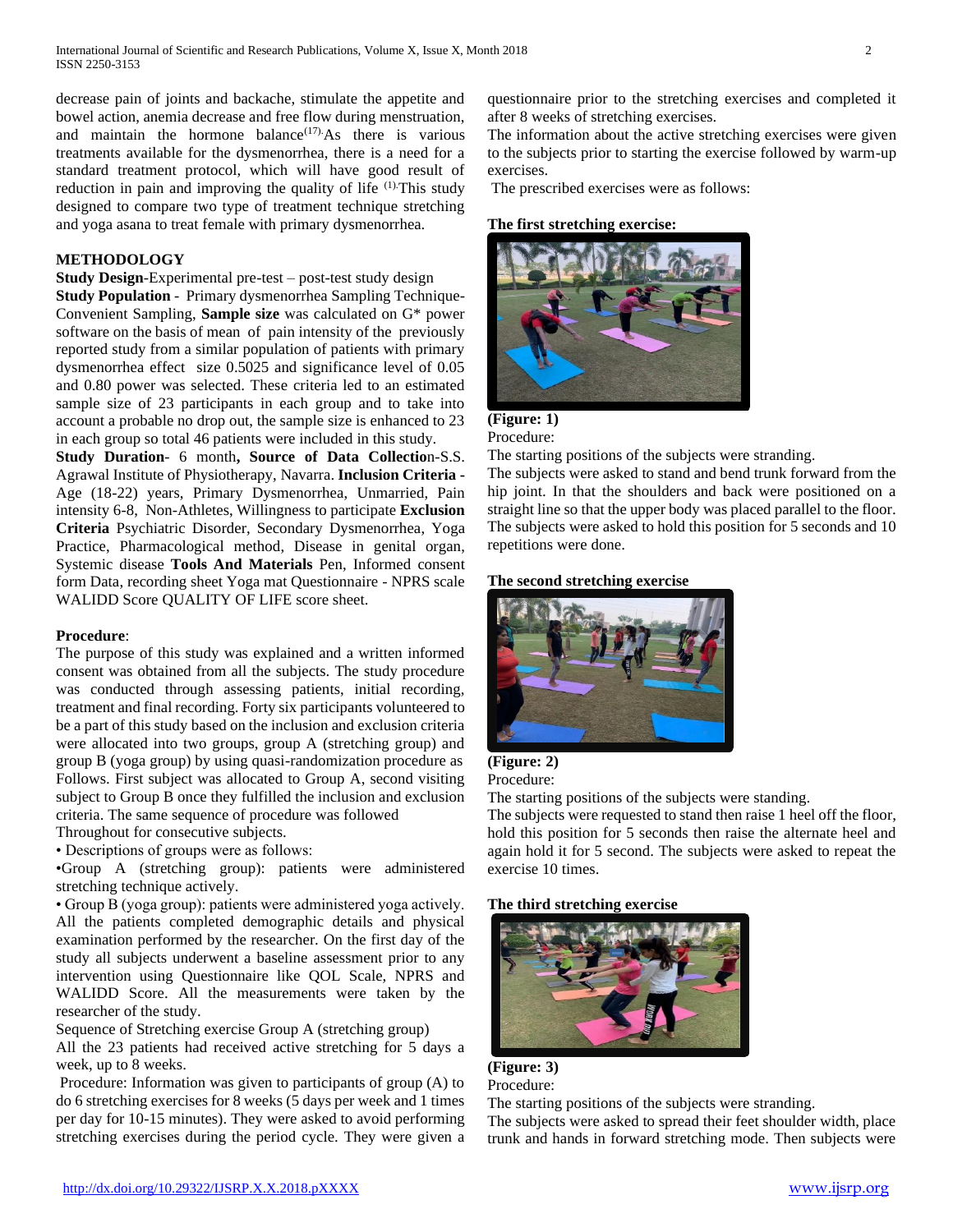asked to completely bend their knees and maintain a squatting position. The subjects were asked to hold this position for 5 second. Then raised their body and repeated the same movements 10 times.

**The fourth stretching exercise:**



# **(Figure: 4)**

Procedure:

The starting positions of the subjects were stranding. The subjects were asked to spread her feet wider than shoulder width. Then the subjects were asked to bend and touch left ankle with their right hand while putting their left hand in a stretched position above their head so that the head was in the middle and their head was turned and looked for their left hand. The subjects were asked to maintain this position for 5 seconds. This exercise was repeated for the opposite foot with the same method. The exercises were repeated alternatively 10 times for each side of the body.

# **The fifth stretching exercise:**



# **(Figure: 5)**

Procedure:

The starting positions of the subjects were supine.

The subjects were asked to lie down in supine position so that the shoulder, back, and feet were kept on the floor. Then the subjects were asked to bend the knees with the help of their hands and reach to their chin. The subjects have to hold this position for the 5 seconds and repeat this exercise for 10 times.

# **The sixth stretching exercise:**



**(Figure: 6)** Procedure:

The starting positions of the subjects were stranding.

The subjects were asked to stand against a wall and put their hands behind their head and elbows pointed forward in the direction of the eyes then without bending the vertebral column, the abdominal muscle wall was contracted for 5 seconds. This exercise was repeated 10 times.

# **Sequence of Yoga**

Group B (yoga group):

Information was given to participants of group (B) to do 6 yoga asana for 8 weeks (5 days per week and 1 times per day for 10-15 minutes). They were asked to avoid performing yoga asana during the period cycle. They were given a questionnaire prior to the stretching exercises and completed it after 8 weeks of stretching exercises.

The prescribed exercises were as follows:

# **Vajarasana :**



**(Figure: 7)**

Procedure:

The starting position of the subjects were to sit on the heels with the calves beneath the thighs. A four finger gap was kept between the kneecaps and the first toe of both the feet touch each other and sit erect. This position was maintained for 5 seconds, returned back to the starting position and repeated for 10 times.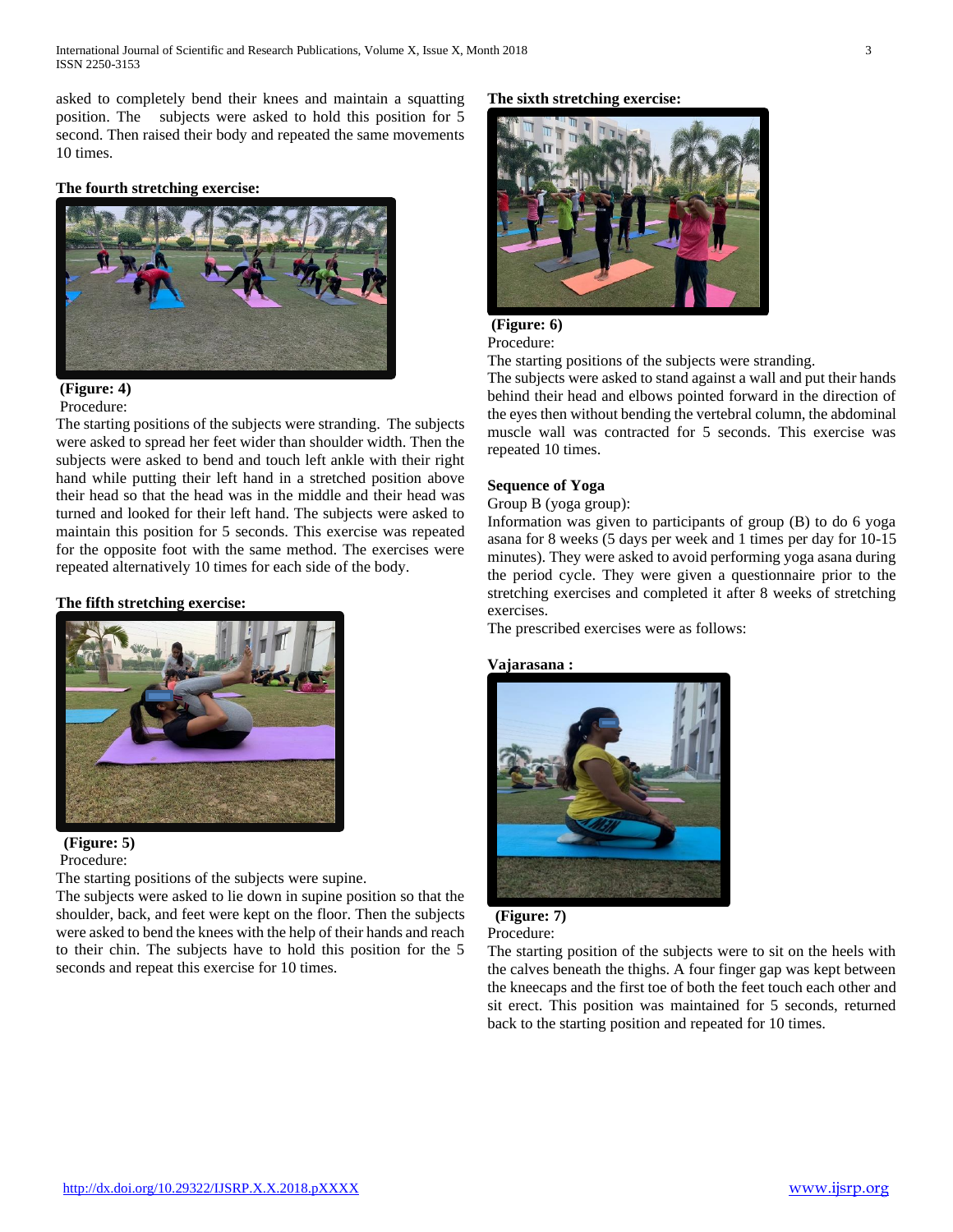### **Utrasana :**



# **(Figure: 8)**

Procedure:

The starting position of the subjects were kneeling.

It is a deep backward bend from a kneeling position; the completed pose has the hands on the heels. The backs of the feet may be flat on the floor or the toes may be tucked under for a slightly less strong backbend. This position was maintained for 5 seconds, returned back to the starting position and repeated for 10 times.

### **Matsayasana :**



# **(Figure: 9)**

Procedure:

The starting position of the subjects were supine.

The asana was a backbend , where the subjects lies on her back and lifts the chest by rising up on the elbows and drawing the shoulders back . The neck was lengthened and the crown of the head was pointed towards floor where they were lied down. The position was maintained for 5 seconds, returned back to the starting position and repeated for 10 times.

# **Janusirsasana**



**(Figure: 10)**

#### Procedure:

The starting position of the subjects were long sitting.

In a seated position one leg was extended from knee with toes pointing upward, and the other leg is bend with knee pointing away from the straight leg and the sole of the foot in by the groin. The torso turns and folds over the extended leg. This position was maintained for 5 seconds, returned back to the starting position and repeated for 10 times.

#### **Dhanurasana :**



### **(Figure: 11)** Procedure:

The starting position of the subjects were prone.

From a prone position, the feet are grasp to lift the legs and chest to form the shape of a bow with the body, the arms representing the bowstring. This position was maintained for 5 seconds, returned back to the starting position and repeated for 10 times.

#### **Bhujangasana**



# **(Figure: 12)**

# Procedure:

The starting position of the subjects were prone.

The subjects were requested to prone position on floor with the palms placed under the shoulders, pushing down until the hips slightly. The backs of the feet rest on the ground outstretched; the gaze was directed forward, giving the preparatory pose. This position was maintained for 5 seconds, returned back to the starting position and repeated for 10 times.

Suryanamashkar :

Procedure:

The starting position of the subjects were prone.

Step-1 (prayer pose): The subjects were requested to stand on floor with feet together and palms together in front of the chest in prayer position. .

Step-2 (raised arm pose) In prayer position, breathing in lift the arms up and back, keeping the biceps close to the ears.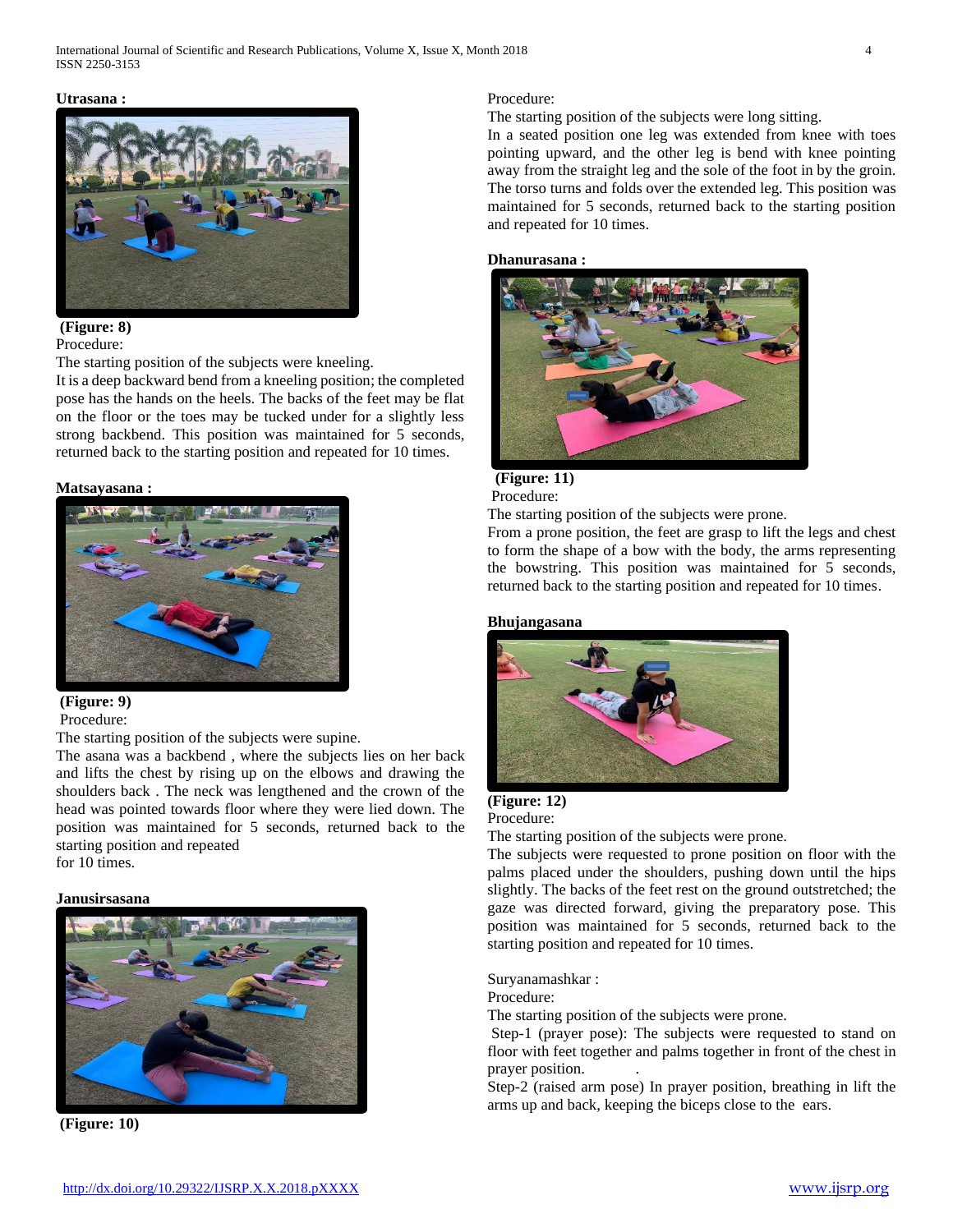Step-3 (hand to foot pose) Breathing out bend forward from the waist, keeping the spine erect. As you exhale completely, brings the hands down to the floor, beside the feet.

Step-4 (equestrian pose) Breathing in, push your right leg back, as far back as possible. Bring the right knee to the floor and look up. Step-5 (stick pose) as your breath in, take the left leg back and bring the whole body in a straight line and keep your arms perpendicular to the floor.

Step-6 (saluting with eight points or parts) lower the chest towards the ground bending both arms at the elbows. The following eight organs should touch the ground, forehead, chest, both palms, both knees and both toes. (Because eight body parts touch the ground it is called Ashtangasan).

Step-7(Cobra pose) Slide forward and raise the chest up into the cobra posture. You may keep your elbows bent in this pose, the shoulders away from the ears. Look up. As you inhale, make a gentle effort to push the chest forward; as you exhale, make a gentle effort to push the navel down. Tuck the toes under. Ensure you're stretching just as much as you can; do not force.

Step-8(Mountain pose) Breathing out, lift the hips and the tail bone up, chest downwards in an 'inverted V'  $(\wedge)$  posture. If Possible, try and keep the heels on the ground and make a gentle effort to lift the tailbone up, going deeper into the stretch.

Step-9 (Equestrian pose) Breathing in, bring the right foot forward in between the two hands, left knee down to the floor, press the hips down and look up and place the right foot exactly between the two hands and the right calf perpendicular to the floor. In this position, make a gentle effort to push the hips down towards the floor, to deepen the stretch.

Step-10 (hand to foot pose) Breathing out, bring the left foot forward. Keep the palms on the on the floor. You may bend the

Knees, if necessary. Gently straighten the knees and if you can, try and touch your nose to the knees. Keep breathing.

Step-11 (raised down pose) Breathing in, roll the spine up, hands go up and bend backwards a little bit, pushing the hips slightly outward. Ensure that your biceps are besides yours. The idea is to stretch up more rather than stretching backwards.

Step-12 As you excel, first straighten the body and then bring the arms down. Relax in this position; observe the sensation in your body.

# **RESULTS**

The statistical analysis for the present study was done for Group-A, based on the readings taken on Day-1 when the patients had approached the researcher for the treatment and then on the last day of the 8<sup>th</sup>week after the treatment with active stretching. The statistical analysis was done for Group-B based on readings taken on Day1 when the patients had approached the researcher and then on the last day of the 8<sup>th</sup>week after the treatment of yoga asana and conventional therapy. For better understanding the readings that were taken for statistical analysis were given the terms pre for 1st day for both the Groups and post for last day of  $8<sup>th</sup>$  week for Group A (active stretching) and Group B (yoga).

Normality of the data was checked. Since the outcome measures were measured within group pre-test and post-test values. Descriptive statistics including mean and standard deviation were analysed and Between-group differences at follow-up period were compared. Statistical significance was set at  $p<0.05$  for all statistical analyses and confidence interval was set at 95 %. All the data analysis was done in IBM SPSS version 20.0.

**Table 1 shows the demographic data of the both groups including number of patients and age and weight**

| Variable | <b>STRETCHING Group</b> | YOGA Group        |  |
|----------|-------------------------|-------------------|--|
| Subjects | 23                      | 23                |  |
| Age      | $18.22 \pm 49.70$       | $20.22 \pm 1.04$  |  |
| Weight   | $49.70 \pm 6.657$       | $54.48 \pm 12.28$ |  |

**Table2: Wilcoxon Signed Rank test for within group comparison of WALLID SCORE, QOL and NPRS in Group A (n=23)**

| Variables       | Level                                     | Mean $\pm$<br><b>SD</b>                  | Mean<br>rank | Z Value  | P<br>Value |
|-----------------|-------------------------------------------|------------------------------------------|--------------|----------|------------|
| Walidd<br>score | <b>Baseline</b><br>$8^{\mathrm{TH}}$ Week | $6.91 \pm$<br>1.44<br>$4.17 +$<br>1.43   | 11.00        | $-4.045$ | 0.000      |
| QOL<br>Scale    | <b>Baseline</b><br>$8^{\mathrm{TH}}$ Week | $7.70 \pm$<br>2.20<br>$3.39 \pm$<br>1.90 | 11.50        | $-4.128$ | 0.000      |
| <b>NPRS</b>     | <b>Baseline</b><br>8TH Week               | $7.70 \pm$<br>1.39<br>$4.22 \pm$<br>1.59 | 12.00        | $-4.244$ | 0.000      |

**Table 3: Wilcoxon Signed Rank test for within group comparison of WALIDD SCORE, QOL and NPRS in Group B (n=23)**

| Variables     | Level                | $Mean +$<br><b>SD</b> | Mean<br>rank | Z Value  | P<br>Value |
|---------------|----------------------|-----------------------|--------------|----------|------------|
| <b>WALIDD</b> | <b>Baseline</b>      | $7.04 \pm$<br>1.36    |              |          |            |
| <b>SCORE</b>  | 8 <sup>TH</sup> Week | $2.70 \pm$<br>1.71    | 12.00        | $-4.220$ | 0.000      |
| QOL           | <b>Baseline</b>      | $7.35 \pm$<br>3.06    |              |          |            |
|               | 8 <sup>TH</sup> Week | $1.48 \pm$<br>1.64    | 12.00        | $-4.206$ | 0.000      |
| <b>NPRS</b>   | <b>Baseline</b>      | $6.57 \pm$<br>1.80    | 12.00        | $-4.215$ | 0.000      |
|               | 8 <sup>TH</sup> Week | $2.83 \pm$<br>1.37    |              |          |            |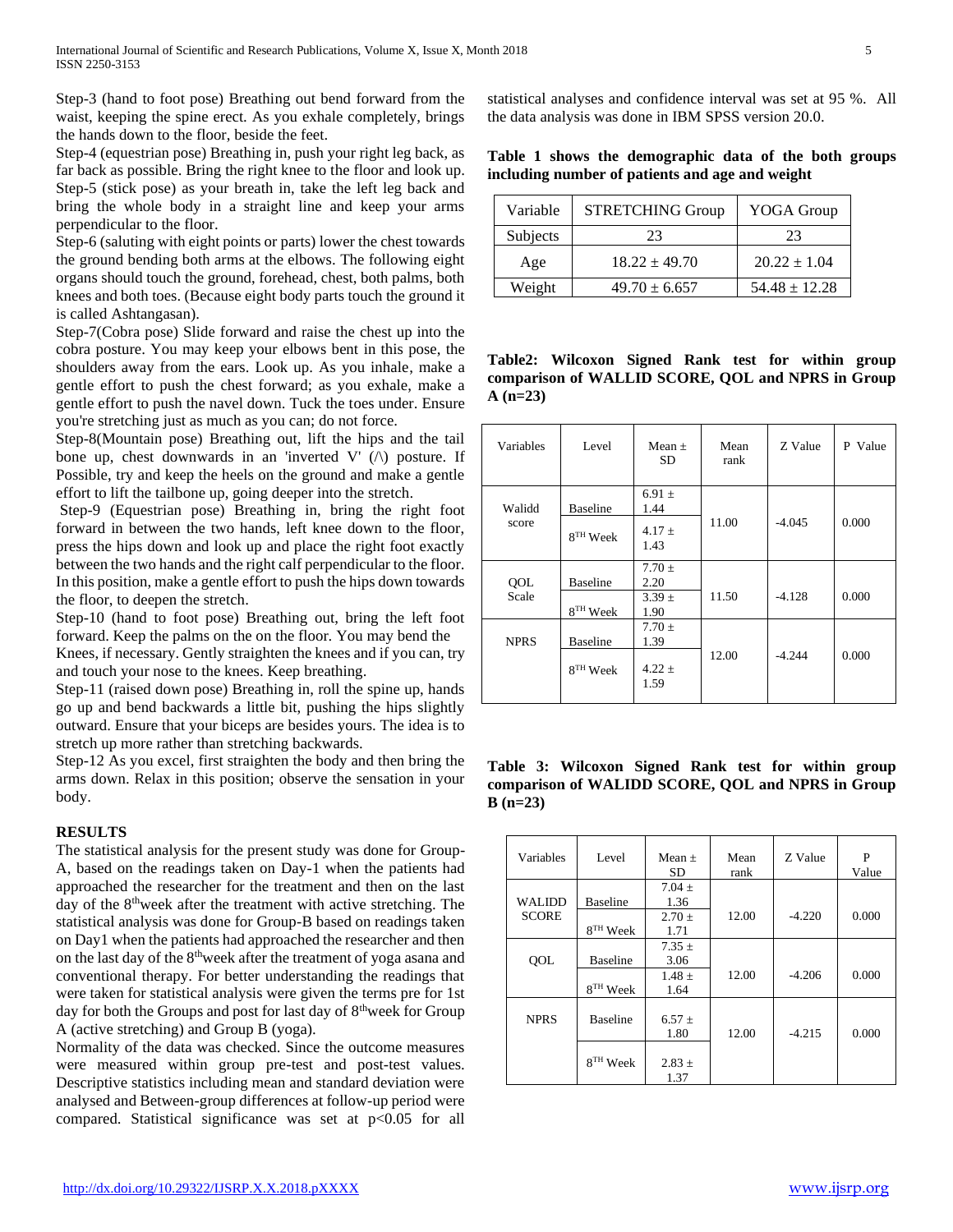**Table4: Non parametric (independent sample t-test) for between group comparison of WALIDD SCORE, QOL and NPRS in Group A (n=23) and Group B (n=23)**

| Variable                    | <b>STRETCHING</b><br>Group | <b>YOGA</b><br>Group       | Z Value  | P Value |
|-----------------------------|----------------------------|----------------------------|----------|---------|
|                             | <b>MEAN RANK</b>           | <b>MEAN</b><br><b>RANK</b> |          |         |
| Walidd score                | 28.93                      | 18.07                      | $-2.793$ | 0.005   |
| QOL                         | 31.15                      | 15.85                      | $-3.952$ | 0.000   |
| <b>NPRS</b><br>(DIFFERENCE) | 24.78                      | 22.22                      | $-667$   | 0.505   |

# **DISCUSSION:**

The purpose of the study was to compare the effects of yoga asana and stretching exercises in treatment of primary dysmenorrhea .In this study 46 patients were randomly allocated to any one of the two treatment groups such that there were 23 subjects in each treatment groups.

Group A received stretching exercises and group B received yoga asanas. WALIDD Score, Quality Of Life Scale and NPRS were measured both before and after 8 weeks of treatment.

For group A WALIDD Score, Quality Of Life Scale and NPRS pre and post treatment values were measured using Wilcoxon signed rank test, showed extremely statistically significant changes giving a p- value < 0.000.Thus stating that stretching that exercise has beneficial effects on improving quality of life, reducing symptoms of dysmenorrhea and reducing pain. Similarly, for group B WALIDD Score, Quality Of Life Scale and NPRS pre and post treatment values were measured using Wilcoxon signed rank test, showed extremely statistically

significant changes giving a  $p$ - value  $< 0.000$ . Thus stating that stretching that exercise has beneficial effects on improving quality of life, reducing symptoms of dysmenorrhea and reducing pain. When compared between groups ( group A and group B), post treatment values were measured using Man Whitney U Test, Pvalue for WALIDD score was 0.005, which is considered to be statistically significantly and p-value for QOL scale was 0.000,which is considered to be extremely statistically significant .The baseline value of NPRS for both the groups were significant, therefore pre-post NPRS difference of both the groups (group A and group B) were been taken and average score was obtained, using this average score further analysis using Man Whitney U Test was performed, according to this test p-value for NPRS was 0.505.Which is considered to be not statistically significant. Hence the present study concluded that there was no difference in post values.

Similar studies from the evidence databases showed that the results are in line with the present study for WALIDD Score, QOL SCALE and NPRS. The results of the study are discussed in and Also compared with the previous studies. The possible explanations for the results are also discussed below according to supporting literature.

Veena Kirthika S, et al conducted a study on Efficacy of Yoga Asana and Gym Ball stretching Exercises in the Management of Primary Dysmenorrhea with 30 subjects and concluded that

Twelve‑week gym ball exercises have the sufficient potential to decrease level of menstrual distress and related pain among female with PD when compared to yoga asana. The present study supports this literature as the presence study also shows the decrease in level of pain and improving quality of life in primary Dysmenorrhea.

Hyun-Nam Ko et al conducted a study on Effects of Yoga on Dysmenorrhea: A Systematic Review of Randomized Controlled Trials it was an research study that was conducted using CINAHL, the Cochrane library, Embase, PsycINFO, PubMed, and Korea Med electronic databases to identify randomized controlled trials (RCTs) reported effects of yogic intervention on dysmenorrhea, papers retrieved by the search were  $(n=1,120)$  potentially relevant papers retrieved for evaluation of full text (n=5) .after screening of full text the total number of studies included in the review were  $(n= 2)$  and concluded from the evidence of two RCTs that yoga interventions may be favorable effective for dysmenorrhea. The present study was the Experimental pre-test–post-test comparative study on primary dysmenorrhea , it included two groups stretching and yoga  $(n=23)$  in each group, total  $(n=46)$  and concluded that yoga is effective for dysmenorrhea in improving pain and quality of life ,when yoga group was compared with stretching group in primary dysmenorrhea, stretching group showed more significant effect in improving quality of life and WALIDD score in primary dysmenorrhea.

While there was no significant difference seen in post NPRS score between stretching and yoga groups.

Salvi Shah, Neha Verma et al conducted a study on Effect of exercises on primary dysmenorrhea in young females with subjects of 40 participants equally divided into two groups

Group A: Stretching exercise group, Group B: Control group. Active stretching exercises in the abdominal, pelvic, and groin regions for 8 weeks (4 days per week twice for 10 min.) and concluded that Stretching exercises are effective in reducing pain (P=0.002) in young females with primary dysmenorrhea. In the present study (group A) consisted of active stretching exercises that include abdominal, pelvic, and groin regions and for 8 weeks (5 days per week,10 repetitions with 10 sec hold .) and group B consisted of 6 yoga asana and both the techniques were performed for 8 weeks (10 repetition with 5 sec hold for 5days per week) and concluded that both the techniques were highly significant in improving pain  $(p=0.00)$ , while stretching group also showed there was improvement in quality of life  $(p=0.00)$  and WALIDD score (p=0.00) post intervention in primary dysmenorrhea. The present study shows increases effect in primary dysmenorrhea then previous study. This can be due to increases in repetition performed regularly 5 days per week.

The present study was in favor of the study conducted by Sandeep Kaur which included 105 girls of age 19-25 years with primary dysmenorrhea the subjects were divided into 3 groups,

Intervention introduced to the subjects were active stretching and core strengthening protocol for 8 weeks (4 days per week, 2 times a day, 10 min) at home and concluded that regular exercise as a helpful means in this age group. On the other hand exercises can be done in every place that do not need to any cost. When the present study was compared with this study it also concluded that regular exercises is helpful in primary dysmenorrhea when stretching and yoga given regularly (ie.10 repetition with 5 sec hold, 5days per week for 8 weeks) helps in improving pain, quality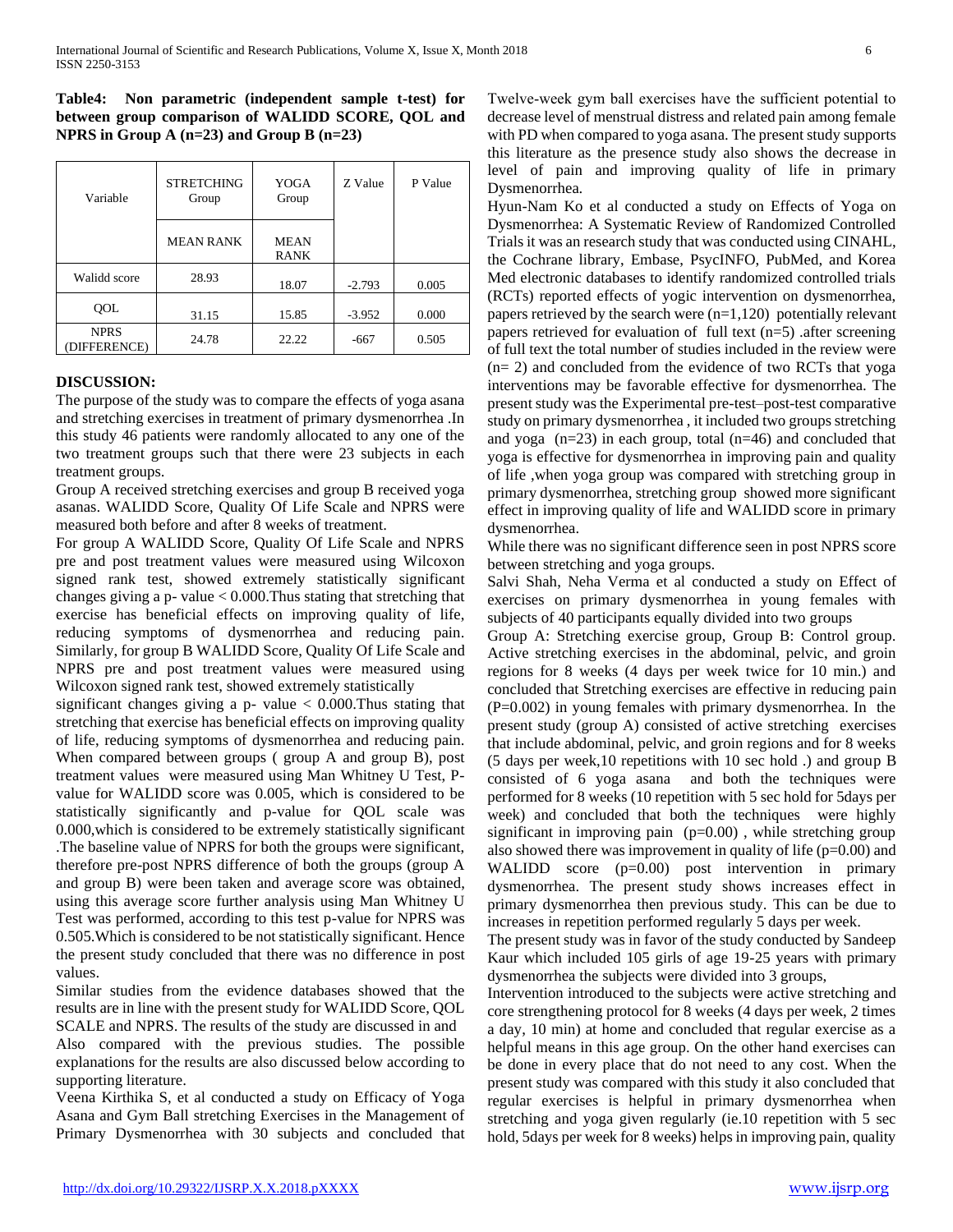of life and WALIDD score, while stretching group showed more statistically significant improvement in quality of life and WALIDD score. The mechanism behind yoga effectiveness for dysmenorrhea is still unclear the mechanism in which an abnormal increase in vasoactive prostanoids in the endometrium and menstrual fluid may induce myometrium hyperactivity and tissue ischemia subsequently, a yoga intervention improves blood flow at the pelvic level as well as stimulating the release of B endorphin acting as nonspecific analgesics [4]. However, in spite of both groups (stretching and yoga) showing improvement in pain, quality of life and WALIDD score these results support stretching exercises as a positive manager of primary dysmenorrhea symptoms.

According to present study there may be no significant difference in the post value of NPRS score between stretching and yoga group but stretching shows significant improvement in the increasing improvement in quality of life of young females and reducing the symptoms of primary dysmenorrhea according to WALIDD score.

Izzo and Labriola proposed that the increase in the blood flow and metabolism of the uterus during exercise may be effective in the reduction of dysmenorrheal symptoms. In another words, improved metabolism is a factor in the reduction of symptoms. It is also suggested that increased menstrual pain by uterine muscle contraction is derived from a nervous system that is innervated by the sympathetic nerve hence; stress through hyperactivity of sympathetic nerve System via the increase contractibility of uterine muscles may lead to menstruation symptoms.

Consequently, it might be possible to reduce dysmenorrheal symptoms by decreased Sympathetic over-activity through exercise. Another hypothesis suggests that therapeutic

Exercise can increase the secretion of endorphins from the brain, and these materials in turn raise the pain threshold of the body. Daley AJ believed that contracted Ligamentous bands in the abdominal region were the causative factor for physical compression of nerve pathways and their irritation, so the proposed series of stretching exercise was considered very effective<sup>(15)</sup>

# **Further Recommendations**:

The long term benefits of this treatment protocol could be established.

# **CONCLUSION**

The present study concluded that both stretching and yoga technique are shown to have effect on improving PAIN, QOL SCALE and WALIDD SCORE. The stretching technique was found clinically more effective in improving QOL SCALE and reducing the symptoms of dysmenorrhea by WALIDD SCORE than yoga asana in subjects with primary dysmenorrhea. However there is no significant difference found in improving pain between both the groups stretching and yoga group.

# **LIMITATIONS**

It is a short duration study in which follow up was not done, therefore long term effects were not known. Randomized controlled trial is needed to find long term effects of both therapeutic exercises. There is lack of control group. Future research is required.

**CONFLICT OF INTEREST:** NONE DECLARED

**ACKNOWLEDGMENT:** We deeply thank I/C principal Dr. Hetvi Shukla for keeping faith in us and her throughout support. We would extend our gratitude towards all the patients who cooperated for the study.

### **REFERENCES**

1.Deepti Wadhwa DPB. Effect of yoga asanas and swiss ball exercises in treatment of primary dysmenorrhea. Int J of Allied Med Sci and Clin Research. Jul - Sep - 2019;7(3):[1008-12].

2.Hend S Saleh HEMaAAaEH. Stretching or Core Strengthening Exercises for Managing Primary Dysmenorrhea. Journal of Women's Health Care. 2016;5(1).

3.Mariagiulia Bernardi LL, Federica Perelli , Fernando M. Reis, Felice Petraglia. Dysmenorrhea and related disorders [version 1; referees: 3 approved]. F1000Research. 2017;6.

4.Hyun-Nam Ko S-SLaS-DK. Effects of Yoga on Dysmenorrhea: A Systematic Review of Randomized Controlled Trials. Altern Integr Med, an open access journal. 2016;5(4).

5.Pallavi Latthe ML, Lale Say, Metin Gülmezoglu, Khalid S Khan. WHO systematic review of prevalence of chronic pelvic pain: a neglected reproductive health morbidity. BMC Public Health. 2006;6.

6.Tulika Joshi MK, Deepa Pandit Agrawal, Naziya Nagori Noor, Anjali Patil. Primary dysmenorrhea and its effect on quality of life in young girls. International Journal of Medical Science and Public Health. 2015;4(3).

7.Hend S Saleh HEM, Azza A abd El Hameid. Stretching or Core Strengthening Exercises for Managing Primary Dysmenorrhea. J Women's Health Care. 2016;5(1).

8.Salvi Shah NV, Poonam Begani , Hetal Nagar , Nusrat Mujawar. Effect Of Exercises On Primary Dysmenorrhoea In Young Females. International Journal of Physiotherapy and Research. 2016;4(5)(2321-1822).

9.Sandeep Kaur Pk, Sarvanan Shanmugam, Manpreet Kaur Kang. To compare the effect of stretching and core strengthening exercises on Primary Dysmenohrrea in Young females. IOSR Journal of Dental and Medical Sciences (IOSR-JDMS. 2014;13(6).

10.Veena Kirthika KP, Selvaraj Sudhakar, S Aravind, CR Praveen Kumar, S Monika. Efficacy of Yoga Asana and Gym Ball Exercises in the management of primary dysmenorrhea: A single-blind, two group, pretest-posttest, randomized controlled trial. CHRISMED J Health. 2018;5(2):118-22.

11.Usha Nag MD, [Obg], Pg Dip, M.Sc [Yoga] Madhavi Kodali, M.D.,D.P.M. Effect of Yoga on Primary Dysmenorrhea and Stress in Medical Students. IOSR Journal of Dental and Medical Sciences (IOSR-JDMS). 2013;4(1).

12.M.Nadjib Bustan ASaE. Abdominal Stretching Exercise in Decreasing Pain of Dysmenorrhea Among Nursing Students. Journal of Physics: Conference Series. 2018.

13.Shahnaz Shahr-jerdy RSH, Maghsoud Eivazi Gh. Effects of stretching exercises on primary dysmenorrhea in adolescent girls. Biomedical Human Kinetics. 2012.

14.Michelle L Proctor CMF. Dysmenorrhoea. BMJ Publishing Group Ltd. 2007. 15.Nancy J. Devlin KS, Yan Feng, Brendan Mulhern, Ben van Hout. Valuing health-related quality of life: An EQ-5D-5L value set for England. 1 Office of Health Economics, London, UK2 School of Health and Related Research, University sof Sheffield, Sheffield, UK3 Centre for Health Economics Research and Evaluation, University of Technology Sydney, Sydney, NSW, Australia. 2017;10:1-16.16.Zaky LA. End-range Mobilization (ERM) Versus Mobilization with Movement (MWM) in Treatment of Adhesive Capsulitis. Bulletin of Faculty of Physical Therapy. 2012;17(2).

16.Zaky LA. End-range Mobilization (ERM) Versus Mobilization with Movement (MWM) in Treatment of Adhesive Capsulitis. Bulletin of Faculty of Physical Therapy. 2012;17(2).

#### **AUTHORS**

**Bhumika Patel**, MPT (Musculoskeletal science, S. S. Agrawal institute of Physiotherapy and medical care education, Navsari, Gujarat, India. Email address:bhumikampt@gmail.com